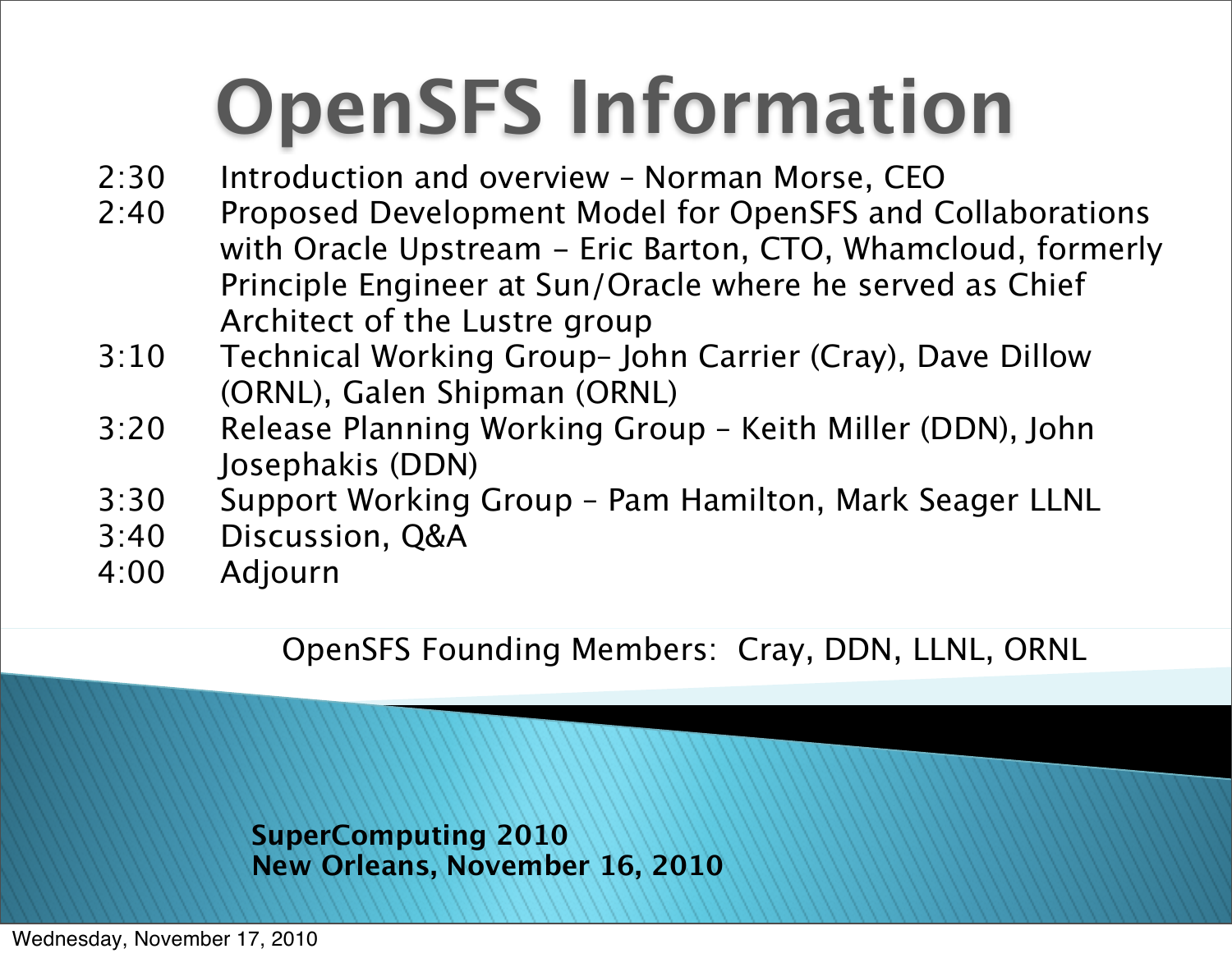## **OpenSFS - Purpose**

- Guarantee stability and continued availability of Lustre on Linux for HPC – future: Exa-scalability.
- CA non-profit, mutual benefit corporation founded by organizations who caused Lustre to be created – based on a model of successful open source foundations. (Lawyers)
- ▶ Organize the Lustre community, gather and prioritize community support and development requirements, assemble funds and award contracts to third parties to satisfy community requirements.
- ▶ To enable and promote the adoption of developed technologies by a broader set of international HPC users and institutions.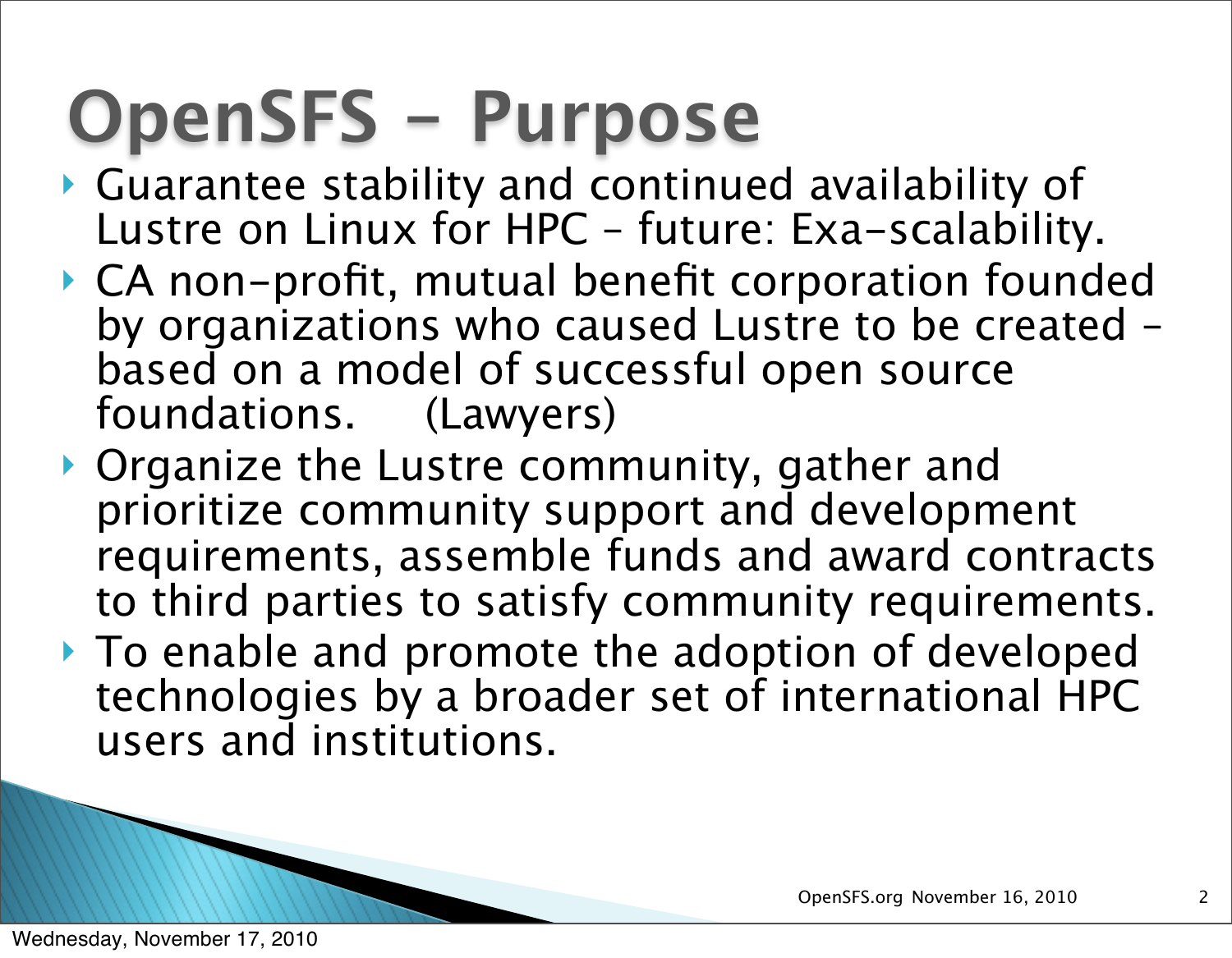## **OpenSFS Organization**

**Participants:**  •Promoters (\$500k) •Adopters (\$50k) •Supporters (\$5k)

> Nonmembers: **Contributors Consultants**

> > Technical Working Group

Support Working Group

Release Planning Working Group

Other Working Groups as necessary – Lustre on WAN, Communications… **Board of Directors:**

1 per Promoter membership 1 proposed by Adopters & **Supporters** 

**O!cers:** •President •Secretary •Treasurer

Current Participants: Cray, DDN, LLNL, ORNL, Indiana University, Whamcloud, others completing due diligence

Gather requirements, Generate SOWs, Work with contractors on technical requirements

Aggregation of Bug reports, Weekly Bug priorities, Daily bug fixes

Create detailed release schedules, Ensure testing and stability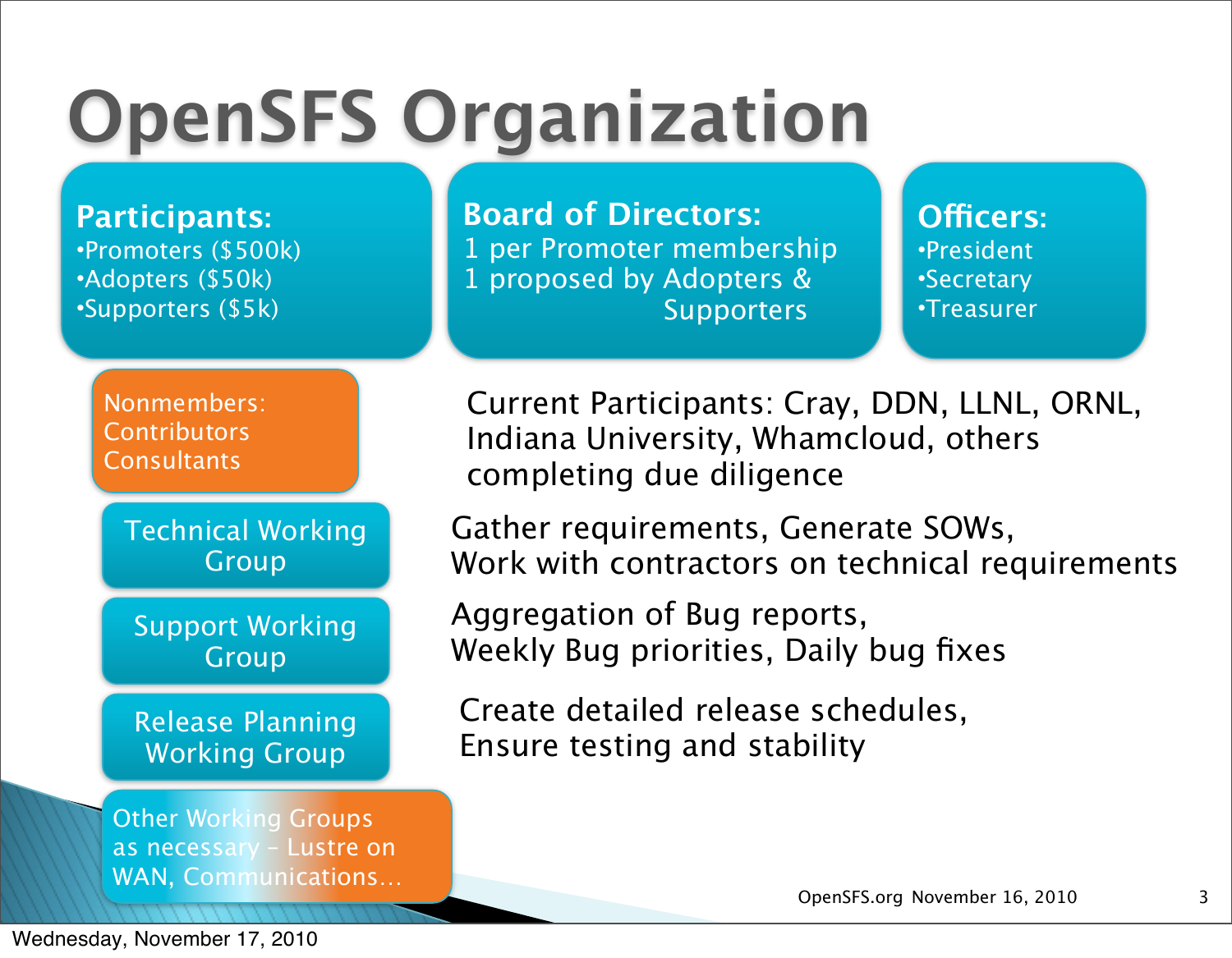#### **OpenSFS release model based on what Cray, LLNL and ORNL already do**



This proven release model will enable a single HPC community release through OpenSFS collaborations

OpenSFS.org November 16, 2010

Wednesday, November 17, 2010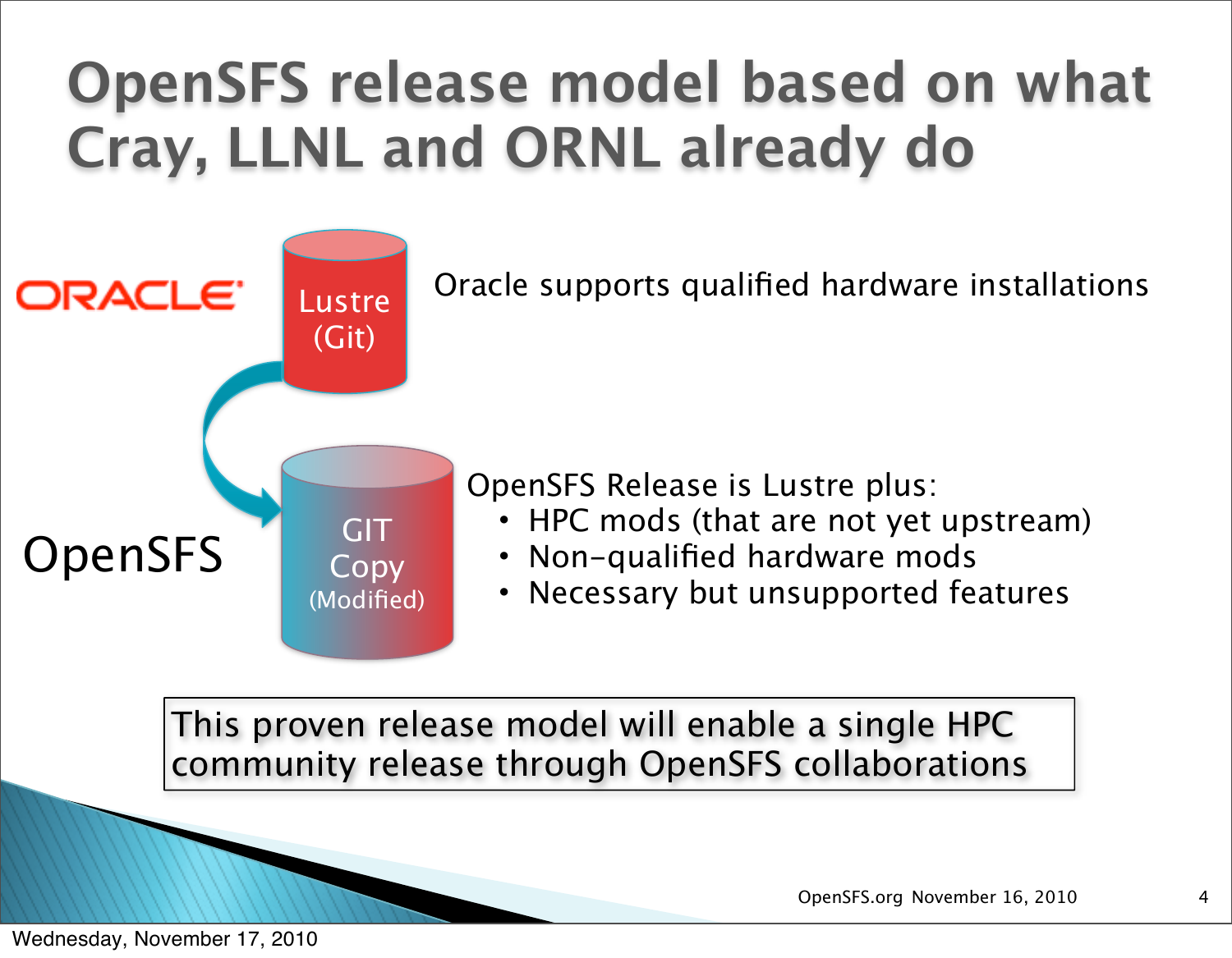#### **OpenSFS Collaboration with Oracle for upstream support**



OpenSFS strives to push all code modifications upstream.

- All member and contractor contributions confer copyright and patent license to OpenSFS
- OpenSFS releases mods GPL, retains and grants copyright and patent license to Oracle via the Lustre contributor agreement
- The gatekeeper at Oracle works with OpenSFS on acceptance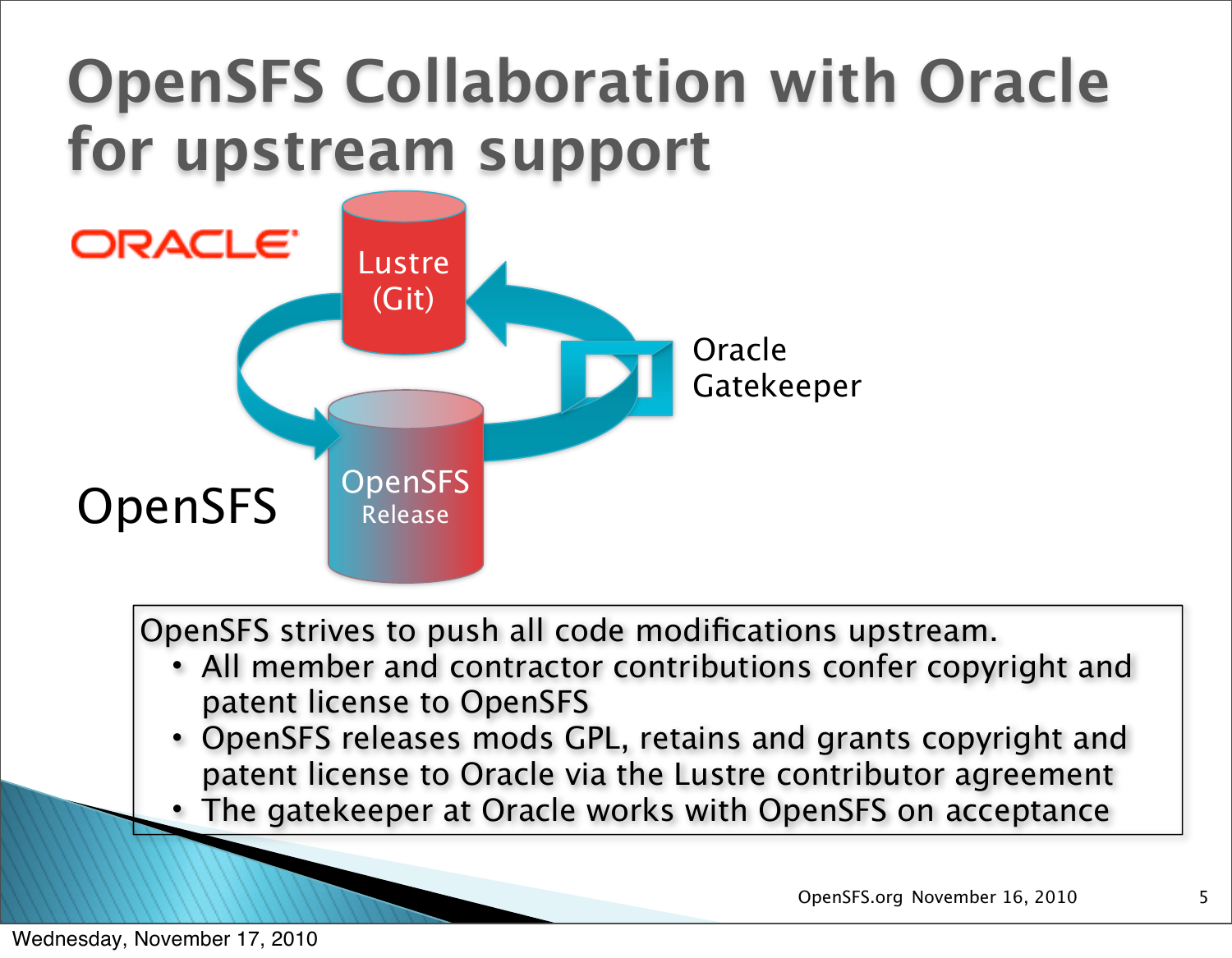

OpenSFS.org November 16, 2010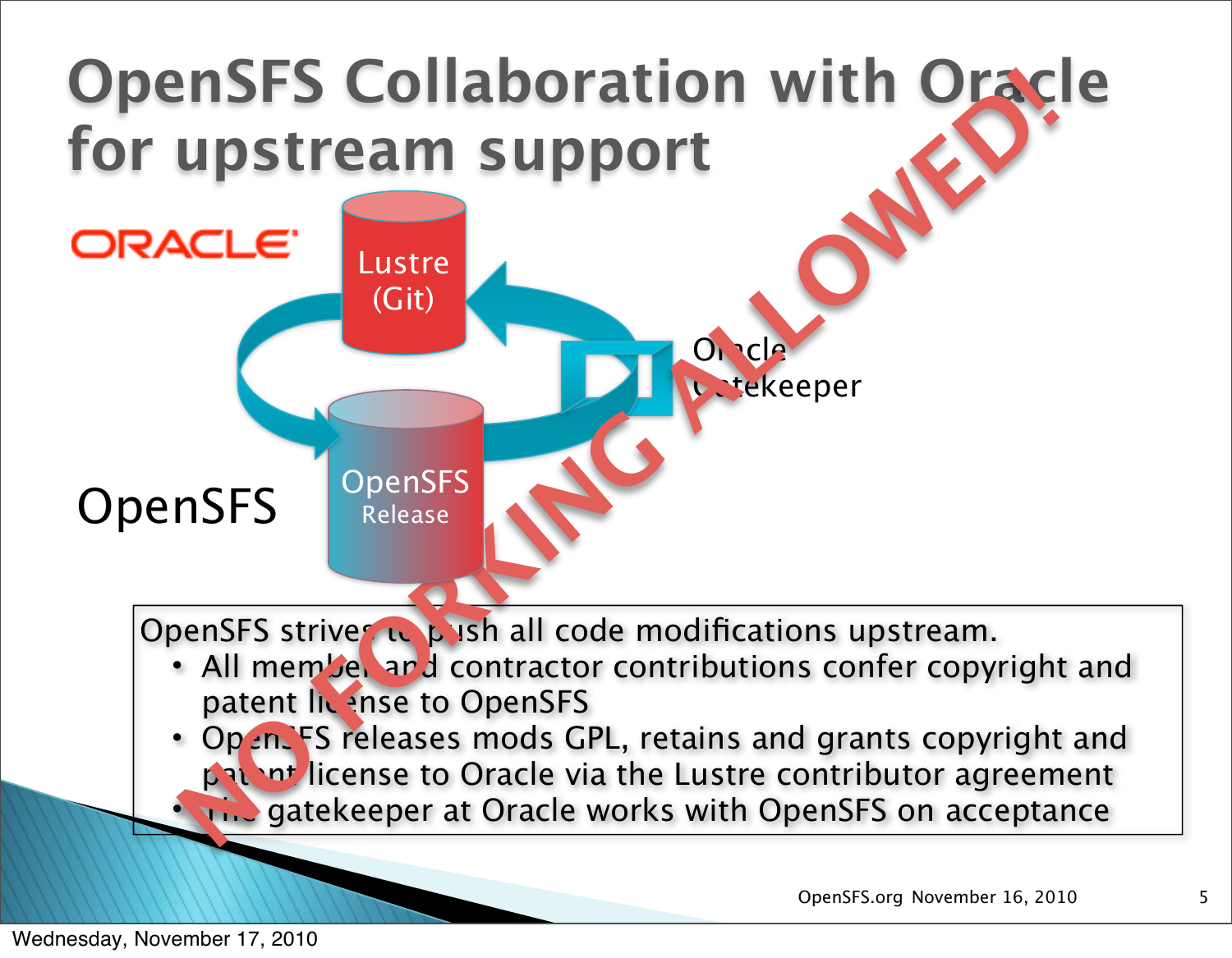### **It's easy to join OpenSFS**

Go to [www.opensfs.org](http://www.opensfs.org/) Click the "participation" tab Follow the directions for the level of participation that is right for your organization

OpenSFS.org November 16, 2010

6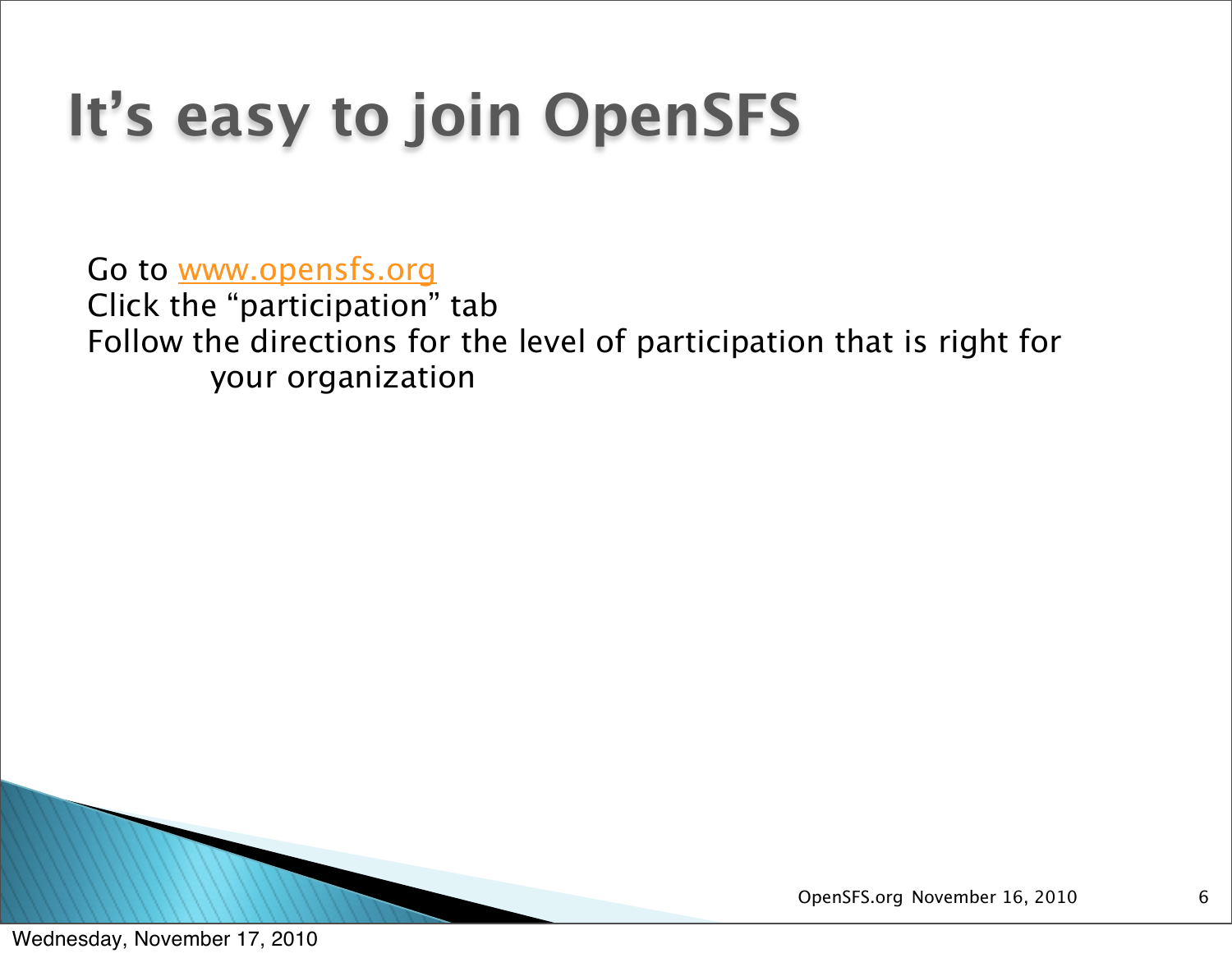# **Notice: First OpenSFS Lustre Community**

Tuesday November 23, 2010 – 12pmE 517.308.1709 5282795

Check OpenSFS.org for agenda and please join us

OpenSFS.org November 16, 2010